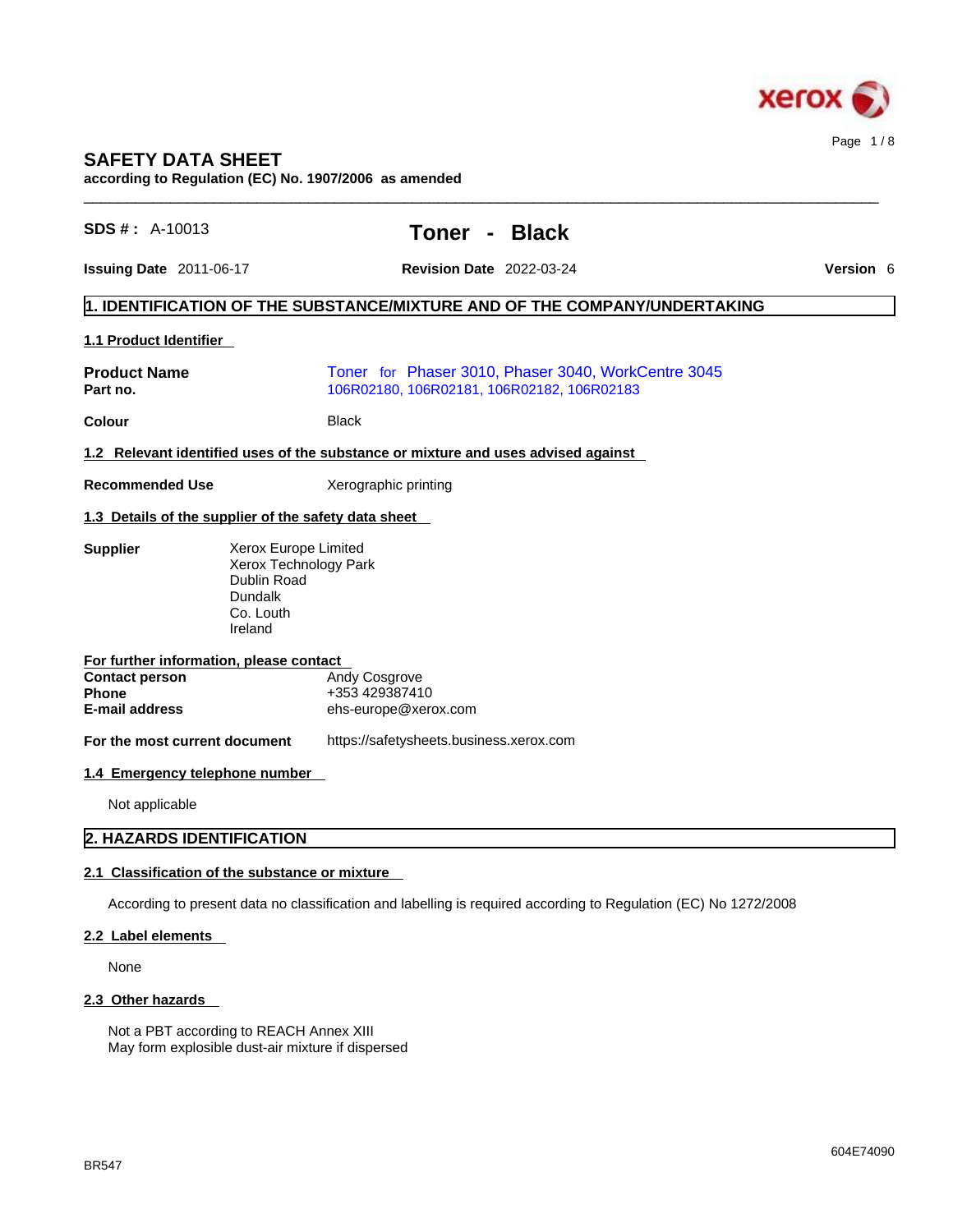

 $\_$  ,  $\_$  ,  $\_$  ,  $\_$  ,  $\_$  ,  $\_$  ,  $\_$  ,  $\_$  ,  $\_$  ,  $\_$  ,  $\_$  ,  $\_$  ,  $\_$  ,  $\_$  ,  $\_$  ,  $\_$  ,  $\_$  ,  $\_$  ,  $\_$  ,  $\_$  ,  $\_$  ,  $\_$  ,  $\_$  ,  $\_$  ,  $\_$  ,  $\_$  ,  $\_$  ,  $\_$  ,  $\_$  ,  $\_$  ,  $\_$  ,  $\_$  ,  $\_$  ,  $\_$  ,  $\_$  ,  $\_$  ,  $\_$  ,

**Issuing Date** 2011-06-17 **Revision Date** 2022-03-24 **Version** 6

 $\_$  ,  $\_$  ,  $\_$  ,  $\_$  ,  $\_$  ,  $\_$  ,  $\_$  ,  $\_$  ,  $\_$  ,  $\_$  ,  $\_$  ,  $\_$  ,  $\_$  ,  $\_$  ,  $\_$  ,  $\_$  ,  $\_$  ,  $\_$  ,  $\_$  ,  $\_$  ,  $\_$  ,  $\_$  ,  $\_$  ,  $\_$  ,  $\_$  ,  $\_$  ,  $\_$  ,  $\_$  ,  $\_$  ,  $\_$  ,  $\_$  ,  $\_$  ,  $\_$  ,  $\_$  ,  $\_$  ,  $\_$  ,  $\_$  ,

# **3. COMPOSITION/INFORMATION ON INGREDIENTS**

### **3.2 Mixtures**

| <b>Chemical Name</b>     | Weight % | <b>CAS No.</b> | <b>EC-No</b> | Classification (Reg.  <br>1272/2008) | Hazard<br><b>Statements</b> | <b>REACH Registration</b><br><b>Number</b> |
|--------------------------|----------|----------------|--------------|--------------------------------------|-----------------------------|--------------------------------------------|
| Resin                    | 70-80    | Proprietary    | Not listed   | $- -$                                | $- -$                       | $- -$                                      |
| Paraffin wax             | <15      | 8002-74-2      | 232-315-6    | $\sim$ $\sim$                        | --                          | $- -$                                      |
| Carbon black             | <10      | 1333-86-4      | 215-609-9    | $\sim$ $\sim$                        | $\sim$ $\sim$               | 01-2119384822-32-0065                      |
| Amorphous silica         | <10      | 7631-86-9      | 231-545-4    | $\sim$ $\sim$                        | $- -$                       | --                                         |
| Silica (Surface Treated) |          | 68909-20-6     | 272-697-1    | STOT RE 2                            | H373                        | $- -$                                      |
| Titanium dioxide         |          | 13463-67-7     | 236-675-5    | Carc (Inhal) 2                       | H351                        | $-$                                        |

### **Full text of H- statements: see section 16 Note**

"--" indicates no classification or hazard statements apply.

Components marked as "Not Listed" are exempt from registration.

Where no REACH registration number is listed, it is considered confidential to the Only Representative.

## **4. FIRST AID MEASURES**

### **4.1 Description of first aid measures**

| <b>General advice</b>   | For external use only. When symptoms persist or in all cases of doubt seek medical advice.<br>Show this safety data sheet to the doctor in attendance. |
|-------------------------|--------------------------------------------------------------------------------------------------------------------------------------------------------|
| Eye contact             | Immediately flush with plenty of water. After initial flushing, remove any contact lenses and<br>continue flushing for at least 15 minutes             |
| <b>Skin contact</b>     | Wash skin with soap and water                                                                                                                          |
| <b>Inhalation</b>       | Move to fresh air                                                                                                                                      |
| Ingestion               | Rinse mouth with water and afterwards drink plenty of water or milk                                                                                    |
|                         | 4.2 Most important symptoms and effects, both acute and delayed                                                                                        |
| <b>Acute toxicity</b>   |                                                                                                                                                        |
| <b>Eyes</b>             | No known effect                                                                                                                                        |
| <b>Skin</b>             | No known effect                                                                                                                                        |
| Inhalation              | No known effect                                                                                                                                        |
| Ingestion               | No known effect                                                                                                                                        |
| <b>Chronic effects</b>  |                                                                                                                                                        |
| <b>Chronic toxicity</b> | No known effects under normal use conditions                                                                                                           |
| <b>Main symptoms</b>    | Overexposure may cause:                                                                                                                                |
|                         | mild respiratory irritation similar to nuisance dust.                                                                                                  |
|                         | 4.3 Indication of immediate medical attention and special treatment needed                                                                             |
|                         | No special protective equipment required                                                                                                               |

### **5.1 Extinguishing media**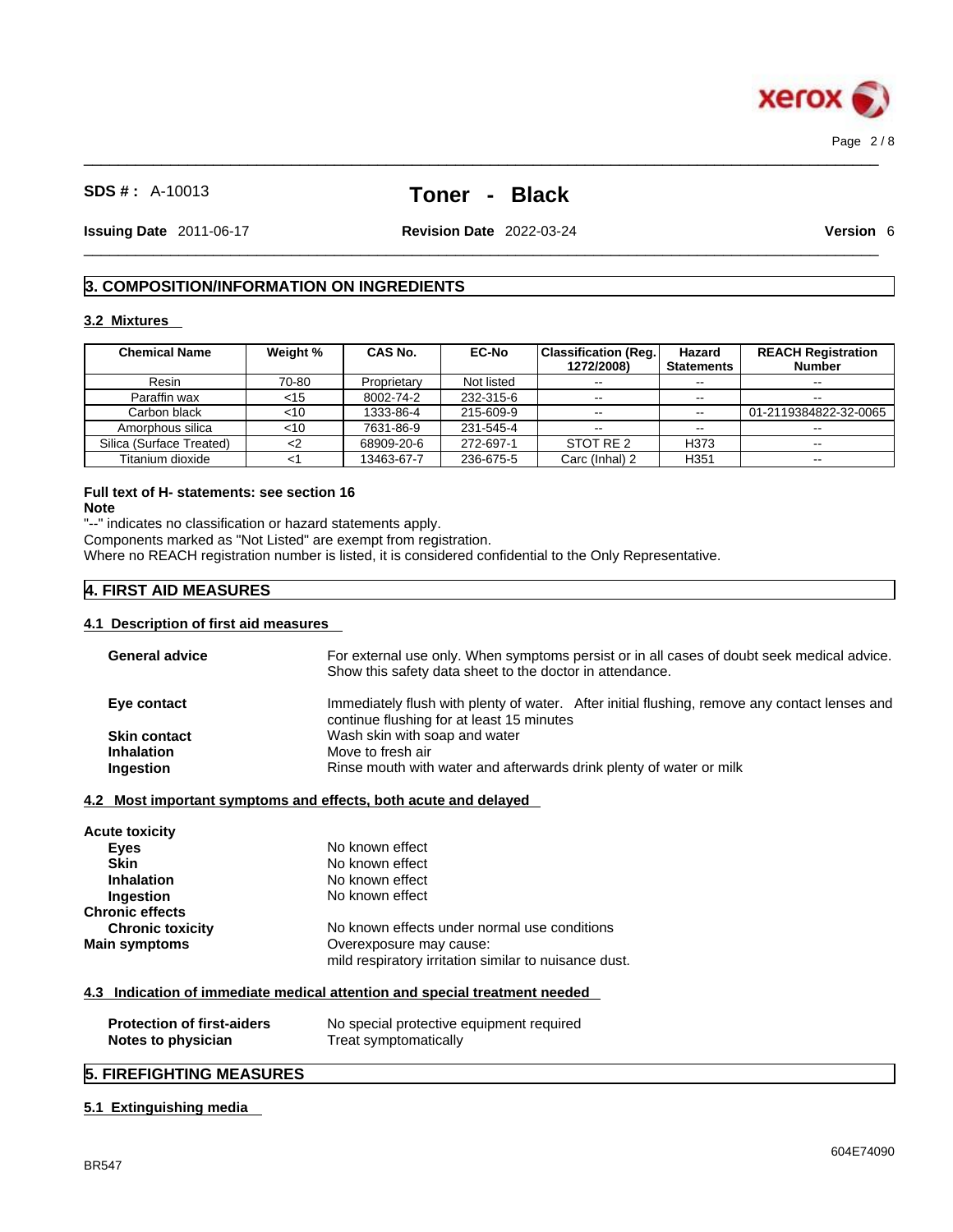

 $\_$  ,  $\_$  ,  $\_$  ,  $\_$  ,  $\_$  ,  $\_$  ,  $\_$  ,  $\_$  ,  $\_$  ,  $\_$  ,  $\_$  ,  $\_$  ,  $\_$  ,  $\_$  ,  $\_$  ,  $\_$  ,  $\_$  ,  $\_$  ,  $\_$  ,  $\_$  ,  $\_$  ,  $\_$  ,  $\_$  ,  $\_$  ,  $\_$  ,  $\_$  ,  $\_$  ,  $\_$  ,  $\_$  ,  $\_$  ,  $\_$  ,  $\_$  ,  $\_$  ,  $\_$  ,  $\_$  ,  $\_$  ,  $\_$  ,

 $\_$  ,  $\_$  ,  $\_$  ,  $\_$  ,  $\_$  ,  $\_$  ,  $\_$  ,  $\_$  ,  $\_$  ,  $\_$  ,  $\_$  ,  $\_$  ,  $\_$  ,  $\_$  ,  $\_$  ,  $\_$  ,  $\_$  ,  $\_$  ,  $\_$  ,  $\_$  ,  $\_$  ,  $\_$  ,  $\_$  ,  $\_$  ,  $\_$  ,  $\_$  ,  $\_$  ,  $\_$  ,  $\_$  ,  $\_$  ,  $\_$  ,  $\_$  ,  $\_$  ,  $\_$  ,  $\_$  ,  $\_$  ,  $\_$  ,

**Issuing Date** 2011-06-17 **Revision Date** 2022-03-24 **Version** 6

**Suitable extinguishing media** Use water spray or fog; do not use straight streams, Foam

**Unsuitable extinguishing media** Do not use a solid water stream as it may scatterand spread fire

### **5.2 Special hazards arising from the substance or mixture**

Fine dust dispersed in air, in sufficient concentrations, and in the presence of an ignition source is a potential dust explosion hazard

### **Hazardous combustion products**

Hazardous decomposition products due to incomplete combustion. Carbon oxides Nitrogen oxides (NOx)

### **5.3 Advice for fire-fighters**

In the event of fire and/or explosion do not breathe fumes. Wear fire/flame resistant/retardant clothing. Use self-contained pressure-demand breathing apparatus if needed to prevent exposure to smoke or airborne toxins. Wear self-contained breathing apparatus and protective suit.

### **Other information**

| <b>Flammability</b> | Not flammable  |
|---------------------|----------------|
| <b>Flash point</b>  | Not applicable |

### **6. ACCIDENTAL RELEASE MEASURES**

### **6.1 Personal precautions, protective equipment and emergency procedures**

Avoid breathing dust

### **6.2 Environmental precautions**

Although toner is not an aquatic toxin, microplastics may be a physical hazard to aquatic life and should not be allowed to enter drains, sewers, or waterways

### **6.3 Methods and material for containment and cleaning up**

| <b>Methods for containment</b> | Prevent dust cloud                                                                |  |
|--------------------------------|-----------------------------------------------------------------------------------|--|
| Methods for cleaning up        | Use a vacuum cleaner to remove excess, then wash with COLD water. Hot water fuses |  |
|                                | the toner making it difficult to remove                                           |  |

### **6.4 Reference to other sections**

See section 12 for additional ecological information See Section 13 for additional information

### **7. HANDLING AND STORAGE**

### **7.1 Precautions for safe handling**

Handle in accordance with good industrial hygiene and safety practice, Avoid dust accumulation in enclosed space, Prevent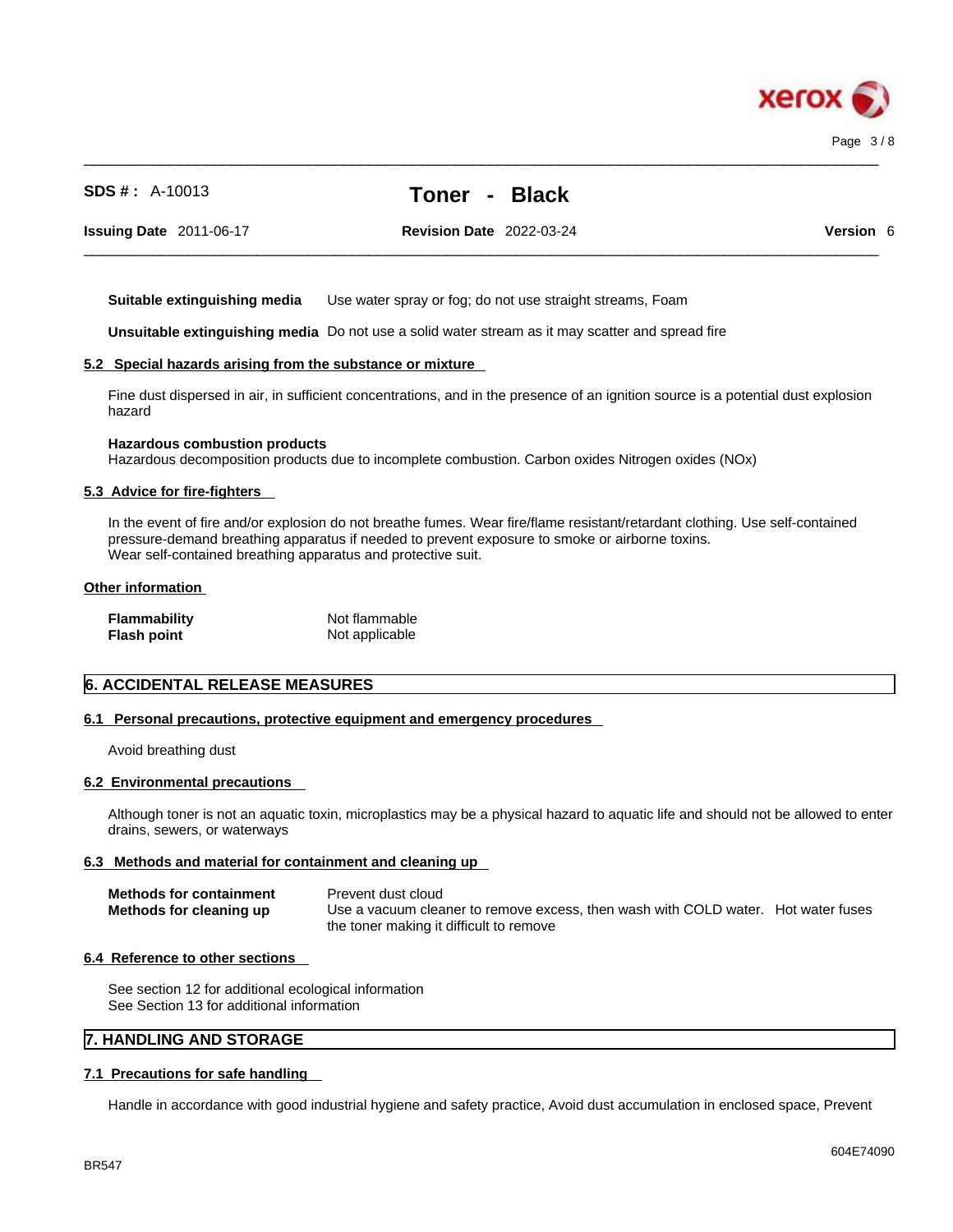

| <b>SDS #:</b> $A-10013$                                                                                                                     |                                                                      | <b>Black</b><br>Toner -                                                                                                                                                                                      |                                           |
|---------------------------------------------------------------------------------------------------------------------------------------------|----------------------------------------------------------------------|--------------------------------------------------------------------------------------------------------------------------------------------------------------------------------------------------------------|-------------------------------------------|
| Issuing Date 2011-06-17                                                                                                                     |                                                                      | <b>Revision Date 2022-03-24</b>                                                                                                                                                                              | Version 6                                 |
| dust cloud                                                                                                                                  |                                                                      |                                                                                                                                                                                                              |                                           |
| <b>Hygiene measures</b>                                                                                                                     |                                                                      | None under normal use conditions                                                                                                                                                                             |                                           |
| 7.2 Conditions for safe storage, including any incompatibilities                                                                            |                                                                      |                                                                                                                                                                                                              |                                           |
|                                                                                                                                             |                                                                      | Keep container tightly closed in a dry and well-ventilated place, Store at room temperature                                                                                                                  |                                           |
| 7.3 Specific end uses                                                                                                                       |                                                                      |                                                                                                                                                                                                              |                                           |
| Xerographic printing                                                                                                                        |                                                                      |                                                                                                                                                                                                              |                                           |
| 8. EXPOSURE CONTROLS/PERSONAL PROTECTION                                                                                                    |                                                                      |                                                                                                                                                                                                              |                                           |
| 8.1 Control parameters                                                                                                                      |                                                                      |                                                                                                                                                                                                              |                                           |
| <b>Xerox Exposure Limit</b><br><b>Xerox Exposure Limit</b>                                                                                  | 2.5 mg/m $3$ (total dust)<br>0.4 mg/m <sup>3</sup> (respirable dust) |                                                                                                                                                                                                              |                                           |
| 8.2 Exposure controls                                                                                                                       |                                                                      |                                                                                                                                                                                                              |                                           |
| <b>Engineering measures</b>                                                                                                                 |                                                                      | None under normal use conditions                                                                                                                                                                             |                                           |
| Personal protective equipment                                                                                                               |                                                                      |                                                                                                                                                                                                              |                                           |
| <b>Eye/face protection</b><br><b>Hand protection</b><br>Skin and body protection<br><b>Respiratory protection</b><br><b>Thermal hazards</b> |                                                                      | No special protective equipment required<br>No special protective equipment required<br>No special protective equipment required<br>No special protective equipment required<br>None under normal processing |                                           |
| <b>Environmental Exposure Controls</b><br><b>Environmental Exposure</b><br><b>Controls</b>                                                  |                                                                      | Keep out of drains, sewers, ditches and waterways                                                                                                                                                            |                                           |
| 9. PHYSICAL AND CHEMICAL PROPERTIES                                                                                                         |                                                                      |                                                                                                                                                                                                              |                                           |
| 9.1 Information on basic physical and chemical properties                                                                                   |                                                                      |                                                                                                                                                                                                              |                                           |
| Appearance<br><b>Physical state</b><br>Colour                                                                                               | Powder<br>Solid<br><b>Black</b>                                      | <b>Odour</b><br><b>Odour threshold</b><br>pH                                                                                                                                                                 | Faint<br>Not applicable<br>Not applicable |
| <b>Flash point</b>                                                                                                                          | Not applicable                                                       |                                                                                                                                                                                                              |                                           |
| <b>Melting / Freezing Point</b>                                                                                                             | Not applicable                                                       |                                                                                                                                                                                                              |                                           |

**Boiling point/boiling range** Not applicable

**Evaporation rate**<br> **Flammability**<br> **Rout and Motificant Photon Point Administration Photon Photon Photon Photon Photon Photon Photon** 

**Flammability Limits in Air** 

**Softening point** 49 - 60 °C / 120 - 140 °F

Not flammable<br>Not applicable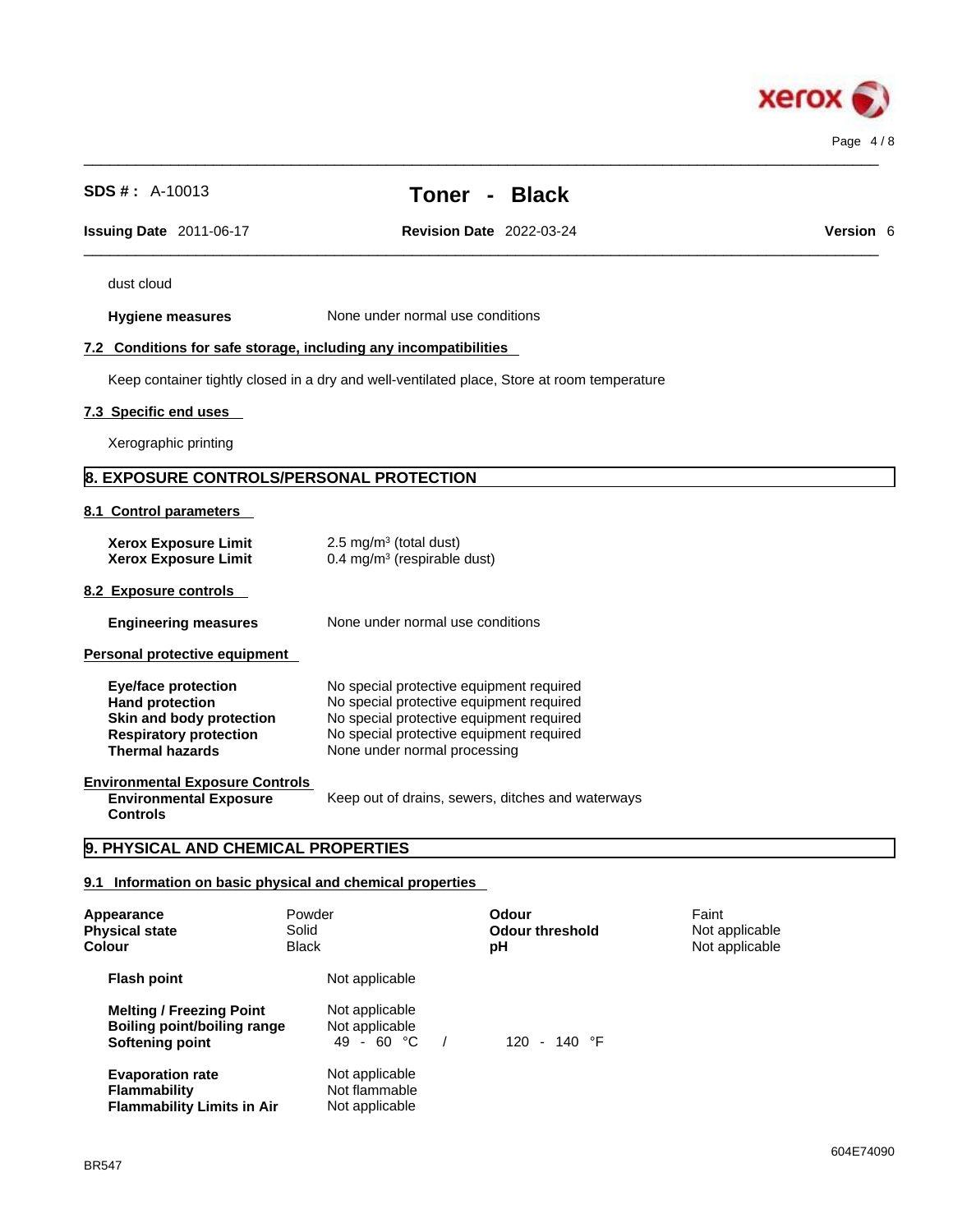

 $\_$  ,  $\_$  ,  $\_$  ,  $\_$  ,  $\_$  ,  $\_$  ,  $\_$  ,  $\_$  ,  $\_$  ,  $\_$  ,  $\_$  ,  $\_$  ,  $\_$  ,  $\_$  ,  $\_$  ,  $\_$  ,  $\_$  ,  $\_$  ,  $\_$  ,  $\_$  ,  $\_$  ,  $\_$  ,  $\_$  ,  $\_$  ,  $\_$  ,  $\_$  ,  $\_$  ,  $\_$  ,  $\_$  ,  $\_$  ,  $\_$  ,  $\_$  ,  $\_$  ,  $\_$  ,  $\_$  ,  $\_$  ,  $\_$  ,

**Issuing Date** 2011-06-17 **Revision Date** 2022-03-24 **Version** 6

 $\_$  ,  $\_$  ,  $\_$  ,  $\_$  ,  $\_$  ,  $\_$  ,  $\_$  ,  $\_$  ,  $\_$  ,  $\_$  ,  $\_$  ,  $\_$  ,  $\_$  ,  $\_$  ,  $\_$  ,  $\_$  ,  $\_$  ,  $\_$  ,  $\_$  ,  $\_$  ,  $\_$  ,  $\_$  ,  $\_$  ,  $\_$  ,  $\_$  ,  $\_$  ,  $\_$  ,  $\_$  ,  $\_$  ,  $\_$  ,  $\_$  ,  $\_$  ,  $\_$  ,  $\_$  ,  $\_$  ,  $\_$  ,  $\_$  ,

| <b>Explosive Limits</b>          | No data available                                                                                                                           |
|----------------------------------|---------------------------------------------------------------------------------------------------------------------------------------------|
| Vapour pressure                  | Not applicable                                                                                                                              |
| Vapour density                   | Not applicable                                                                                                                              |
| <b>Specific gravity</b>          | - 2                                                                                                                                         |
| <b>Water solubility</b>          | <b>Negligible</b>                                                                                                                           |
| <b>Partition coefficient</b>     | Not applicable                                                                                                                              |
| <b>Autoignition temperature</b>  | Not applicable                                                                                                                              |
| <b>Decomposition temperature</b> | Not determined                                                                                                                              |
| <b>Viscosity</b>                 | Not applicable                                                                                                                              |
| <b>Explosive properties</b>      | Fine dust dispersed in air, in sufficient concentrations, and in the presence of an ignition<br>source is a potential dust explosion hazard |
| <b>Oxidising properties</b>      | Not applicable                                                                                                                              |
| 9.2 Other information            |                                                                                                                                             |
|                                  |                                                                                                                                             |

None

### **10. STABILITY AND REACTIVITY**

### **10.1 Reactivity**

No dangerous reaction known under conditions of normal use

### **10.2 Chemical stability**

Stable under normal conditions

### **10.3 Possibility of hazardous reactions**

**Hazardous reactions**<br> **Hazardous polymerisation Hazardous polymerisation does Hazardous polymerisation does not occur** 

### **10.4 Conditions to avoid**

Prevent dust cloud, Fine dust dispersed in air, in sufficient concentrations, and in the presence of an ignition source is a potential dust explosion hazard

### **10.5 Incompatible Materials**

None

### **10.6 Hazardous decomposition products**

None under normal use

### **11. TOXICOLOGICAL INFORMATION**

*The toxicity data noted below is based on the test results of similar reprographic materials.* 

### **11.1 Information on toxicological effects**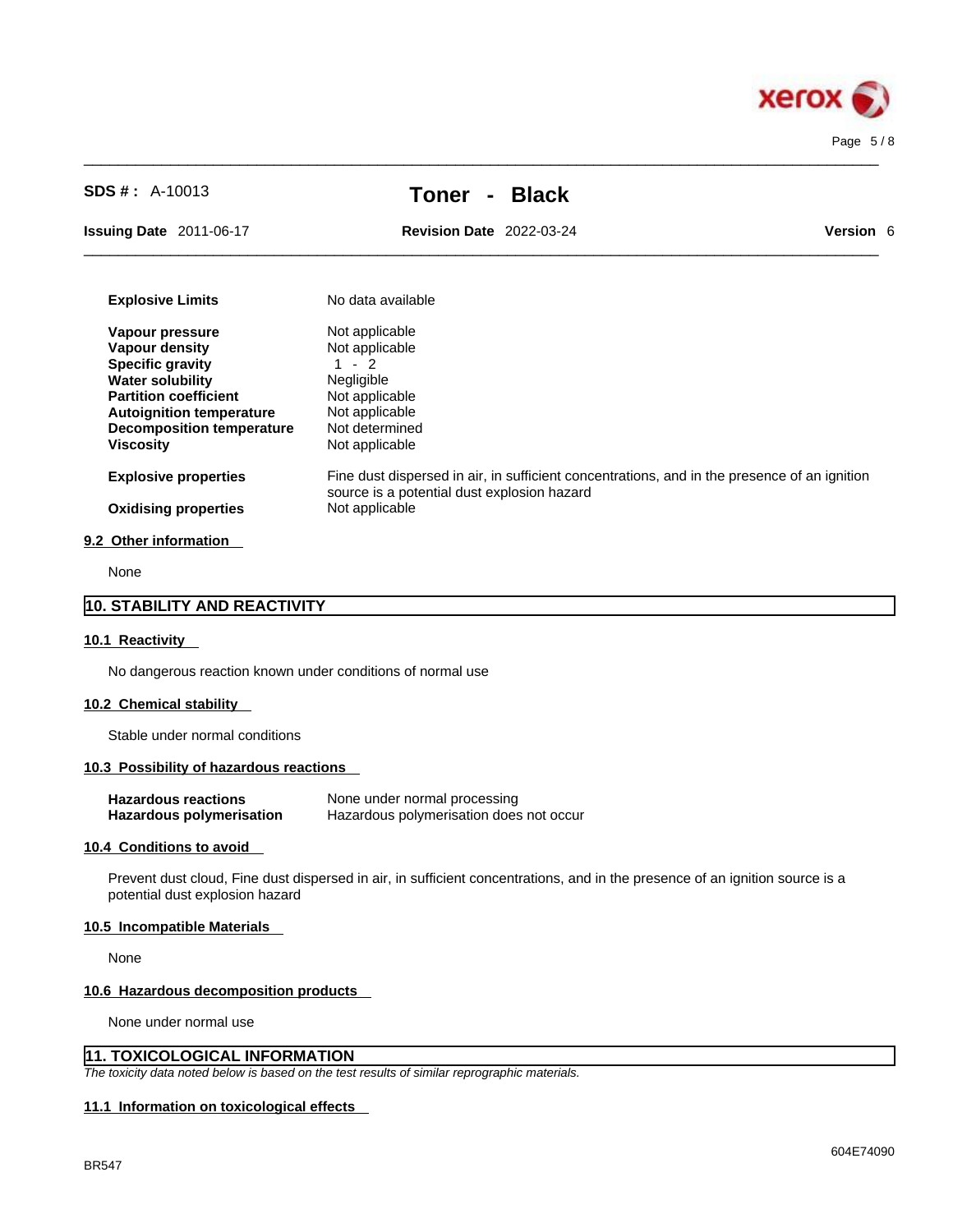$\_$  ,  $\_$  ,  $\_$  ,  $\_$  ,  $\_$  ,  $\_$  ,  $\_$  ,  $\_$  ,  $\_$  ,  $\_$  ,  $\_$  ,  $\_$  ,  $\_$  ,  $\_$  ,  $\_$  ,  $\_$  ,  $\_$  ,  $\_$  ,  $\_$  ,  $\_$  ,  $\_$  ,  $\_$  ,  $\_$  ,  $\_$  ,  $\_$  ,  $\_$  ,  $\_$  ,  $\_$  ,  $\_$  ,  $\_$  ,  $\_$  ,  $\_$  ,  $\_$  ,  $\_$  ,  $\_$  ,  $\_$  ,  $\_$  ,

**Issuing Date** 2011-06-17 **Revision Date** 2022-03-24 **Version** 6

 $\_$  ,  $\_$  ,  $\_$  ,  $\_$  ,  $\_$  ,  $\_$  ,  $\_$  ,  $\_$  ,  $\_$  ,  $\_$  ,  $\_$  ,  $\_$  ,  $\_$  ,  $\_$  ,  $\_$  ,  $\_$  ,  $\_$  ,  $\_$  ,  $\_$  ,  $\_$  ,  $\_$  ,  $\_$  ,  $\_$  ,  $\_$  ,  $\_$  ,  $\_$  ,  $\_$  ,  $\_$  ,  $\_$  ,  $\_$  ,  $\_$  ,  $\_$  ,  $\_$  ,  $\_$  ,  $\_$  ,  $\_$  ,  $\_$  ,

| <b>Acute toxicity</b><br>Product Information<br><b>Irritation</b><br>Oral LD50<br><b>Dermal LD50</b><br><b>LC50 Inhalation</b> | No skin irritation, No eye irritation<br>$> 5$ g/kg (rat)<br>$> 5$ g/kg (rabbit)<br>$> 5$ mg/L (rat, 4 hr)                                                                                                                                                                                                                                                                                                                                                                                                                                                                                                                                                                                                                                                                                                                                                                                                                                                                                                                                                                                                                                                                                                                                                                                                                                                                                                                                                                                                                                                        |
|--------------------------------------------------------------------------------------------------------------------------------|-------------------------------------------------------------------------------------------------------------------------------------------------------------------------------------------------------------------------------------------------------------------------------------------------------------------------------------------------------------------------------------------------------------------------------------------------------------------------------------------------------------------------------------------------------------------------------------------------------------------------------------------------------------------------------------------------------------------------------------------------------------------------------------------------------------------------------------------------------------------------------------------------------------------------------------------------------------------------------------------------------------------------------------------------------------------------------------------------------------------------------------------------------------------------------------------------------------------------------------------------------------------------------------------------------------------------------------------------------------------------------------------------------------------------------------------------------------------------------------------------------------------------------------------------------------------|
| <b>Chronic toxicity</b><br>Product Information<br><b>Chronic effects</b><br>Carcinogenicity<br><b>Other information</b>        | No known effects under normal use conditions<br>See "Other Information" in this section.<br>The IARC (International Agency for Research on Cancer) has listed carbon black as<br>"possibly carcinogenic to humans". However, Xerox has concluded that the presence of<br>carbon black in this mixture does not present a health hazard. The IARC classification is<br>based on studies evaluating pure, "free" carbon black. In contrast, toner is a formulation<br>composed of specially prepared polymer and a small amount of carbon black (or other<br>pigment). In the process of making toner, the small amount of carbon black becomes<br>encapsulated within a matrix. Xeroxhas performed extensive testing of toner, including a<br>chronic bioassay (test for potential carcinogenicity). Exposure to toner did not produce<br>evidence of cancer in exposed animals. The results were submitted to regulatory agencies<br>and published extensively.<br>The IARC (International Agency for Research on Cancer) has listed titanium dioxide as<br>"possibly carcinogenic to humans". However, Xerox has concluded that the presence of<br>titanium dioxide in this mixture does not present a health hazard. The IARC classification<br>is based on studies in rats using high concentrations of pure, unbound TiO2 particles of<br>respirable size. Epidemiological studies do not suggest a carcinogenic effects in humans.<br>In addition, the titanium dioxide in this mixture is encapsulated in a matrix or bound to the<br>surface of the toner. |
| Other toxic effects<br>Product Information<br><b>Sensitisation</b><br><b>Mutagenic effects</b><br><b>Reproductive toxicity</b> | No sensitisation responses were observed<br>Not mutagenic in AMES Test<br>This product does not contain any known or suspected reproductive hazards                                                                                                                                                                                                                                                                                                                                                                                                                                                                                                                                                                                                                                                                                                                                                                                                                                                                                                                                                                                                                                                                                                                                                                                                                                                                                                                                                                                                               |
| <b>Target organ effects</b>                                                                                                    | None known                                                                                                                                                                                                                                                                                                                                                                                                                                                                                                                                                                                                                                                                                                                                                                                                                                                                                                                                                                                                                                                                                                                                                                                                                                                                                                                                                                                                                                                                                                                                                        |
| Other adverse effects<br><b>Aspiration Hazard</b>                                                                              | None known<br>Not applicable                                                                                                                                                                                                                                                                                                                                                                                                                                                                                                                                                                                                                                                                                                                                                                                                                                                                                                                                                                                                                                                                                                                                                                                                                                                                                                                                                                                                                                                                                                                                      |

11.2 Information on other hazards

**Endocrine disrupting properties** This product does not contain any known or suspected endocrine disruptors

# **12. ECOLOGICAL INFORMATION**

### **12.1 Toxicity**

On available data, the mixture / preparation is not harmful to aquatic life

### **12.2 Persistence and degradability**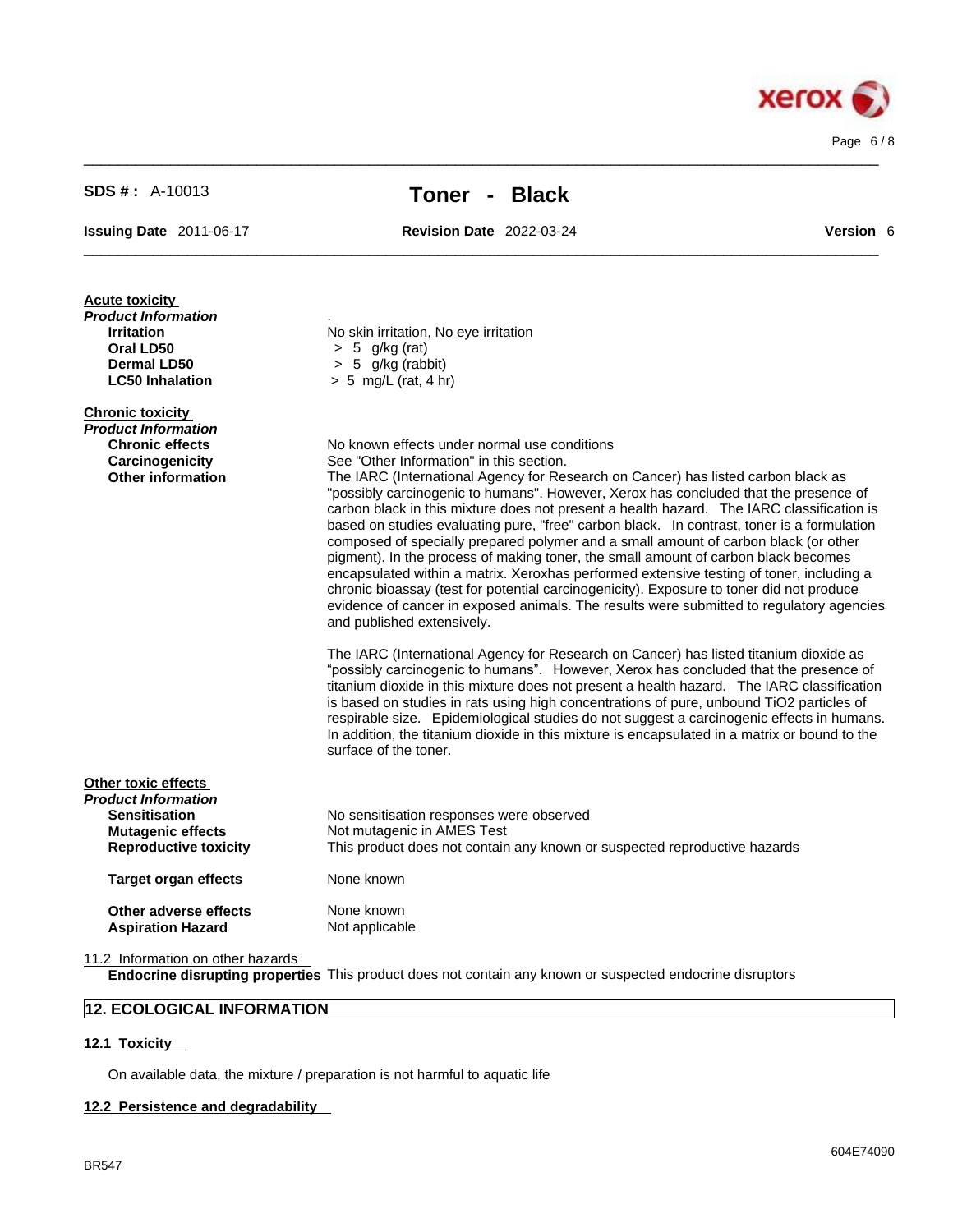

 $\_$  ,  $\_$  ,  $\_$  ,  $\_$  ,  $\_$  ,  $\_$  ,  $\_$  ,  $\_$  ,  $\_$  ,  $\_$  ,  $\_$  ,  $\_$  ,  $\_$  ,  $\_$  ,  $\_$  ,  $\_$  ,  $\_$  ,  $\_$  ,  $\_$  ,  $\_$  ,  $\_$  ,  $\_$  ,  $\_$  ,  $\_$  ,  $\_$  ,  $\_$  ,  $\_$  ,  $\_$  ,  $\_$  ,  $\_$  ,  $\_$  ,  $\_$  ,  $\_$  ,  $\_$  ,  $\_$  ,  $\_$  ,  $\_$  ,

 $\_$  ,  $\_$  ,  $\_$  ,  $\_$  ,  $\_$  ,  $\_$  ,  $\_$  ,  $\_$  ,  $\_$  ,  $\_$  ,  $\_$  ,  $\_$  ,  $\_$  ,  $\_$  ,  $\_$  ,  $\_$  ,  $\_$  ,  $\_$  ,  $\_$  ,  $\_$  ,  $\_$  ,  $\_$  ,  $\_$  ,  $\_$  ,  $\_$  ,  $\_$  ,  $\_$  ,  $\_$  ,  $\_$  ,  $\_$  ,  $\_$  ,  $\_$  ,  $\_$  ,  $\_$  ,  $\_$  ,  $\_$  ,  $\_$  , **Issuing Date** 2011-06-17 **Revision Date** 2022-03-24 **Version** 6

Not readily biodegradable

### **12.3 Bioaccumulative potential**

Bioaccumulation is unlikely

### **12.4 Mobility in soil**

Insoluble in water

### **12.5 Results of PBT and vPvB assessment**

Not a PBT according to REACH Annex XIII

### **12.6 Endocrine disrupting properties**

This product does not contain any known or suspected endocrine disruptors

### **12.7 Other adverse effects**

Although toner is not an aquatic toxin, microplastics may be a physical hazard to aquatic life and should not be allowed to enter drains, sewers, or waterways.

| <b>13. DISPOSAL CONSIDERATIONS</b> |  |
|------------------------------------|--|
|                                    |  |

### **13.1 Waste treatment methods**

| <b>Waste Disposal Method</b>  | Can be landfilled or incinerated, when in compliance with local regulations<br>If incineration is to be carried out, care must be exercised to prevent dust clouds forming. |
|-------------------------------|-----------------------------------------------------------------------------------------------------------------------------------------------------------------------------|
| <b>EWC Waste Disposal No.</b> | 08 03 18                                                                                                                                                                    |
| <b>Other information</b>      | Although toner is not an aquatic toxin, microplastics may be a physical hazard to aquatic life<br>and should not be allowed to enter drains, sewers, or waterways.          |

### **14. TRANSPORT INFORMATION**

### **14.1 UN/ID No**

Not regulated

### **14.2 Proper shipping name**

Not regulated

### **14.3 Transport hazard class(es)**

Not classified

### **14.4 Packing Group**